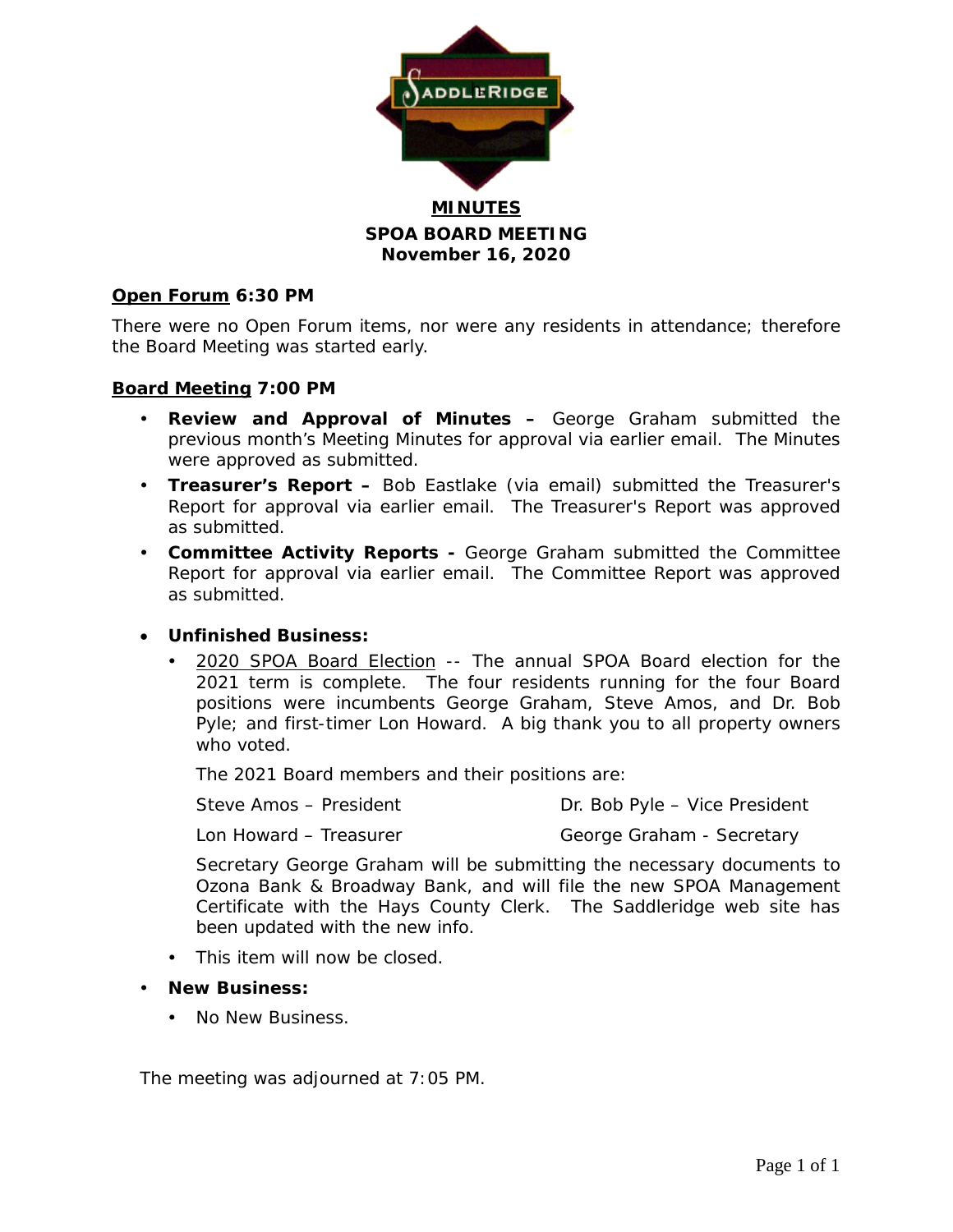# SPOA 11/02/20 Balance Sheet

|  | As of October 31, 2020 |  |  |
|--|------------------------|--|--|
|--|------------------------|--|--|

|                                                  | Oct 31, 20 | Oct 31, 19  | \$ Change |
|--------------------------------------------------|------------|-------------|-----------|
| <b>ASSETS</b>                                    |            |             |           |
| <b>Current Assets</b>                            |            |             |           |
| <b>Checking/Savings</b>                          |            |             |           |
| <b>Broadway Bank CD 7439</b>                     | 51,322.34  | 51.039.32   | 283.02    |
| <b>Broadway Bank CD 7440</b>                     | 25,138.63  | 25.000.00   | 138.63    |
| <b>Ozona Checking</b>                            | 21.686.74  | 15.645.36   | 6.041.38  |
| <b>Ozona Money Market</b>                        | 16,722.00  | 16,707.06   | 14.94     |
| <b>Total Checking/Savings</b>                    | 114,869.71 | 108.391.74  | 6,477.97  |
| <b>Accounts Receivable</b>                       |            |             |           |
| <b>Accounts Receivable</b>                       | $-588.59$  | $-494.59$   | $-94.00$  |
| <b>Total Accounts Receivable</b>                 | $-588.59$  | $-494.59$   | $-94.00$  |
| <b>Total Current Assets</b>                      | 114,281.12 | 107,897.15  | 6,383.97  |
| <b>Other Assets</b>                              |            |             |           |
| <b>Saddleridge Property</b>                      | 80,500.00  | 80,500.00   | 0.00      |
| <b>Total Other Assets</b>                        | 80,500.00  | 80,500.00   | 0.00      |
| <b>TOTAL ASSETS</b>                              | 194,781.12 | 188,397.15  | 6,383.97  |
| <b>LIABILITIES &amp; EQUITY</b><br><b>Equity</b> |            |             |           |
| <b>Opening Balance Equity</b>                    | 110,823.40 | 110,823.40  | 0.00      |
| <b>Retained Earnings</b>                         | 88.668.08  | 84.612.19   | 4.055.89  |
| <b>Net Income</b>                                | -4,710.36  | $-7,038.44$ | 2,328.08  |
| <b>Total Equity</b>                              | 194,781.12 | 188,397.15  | 6,383.97  |
| <b>TOTAL LIABILITIES &amp; EQUITY</b>            | 194,781.12 | 188,397.15  | 6,383.97  |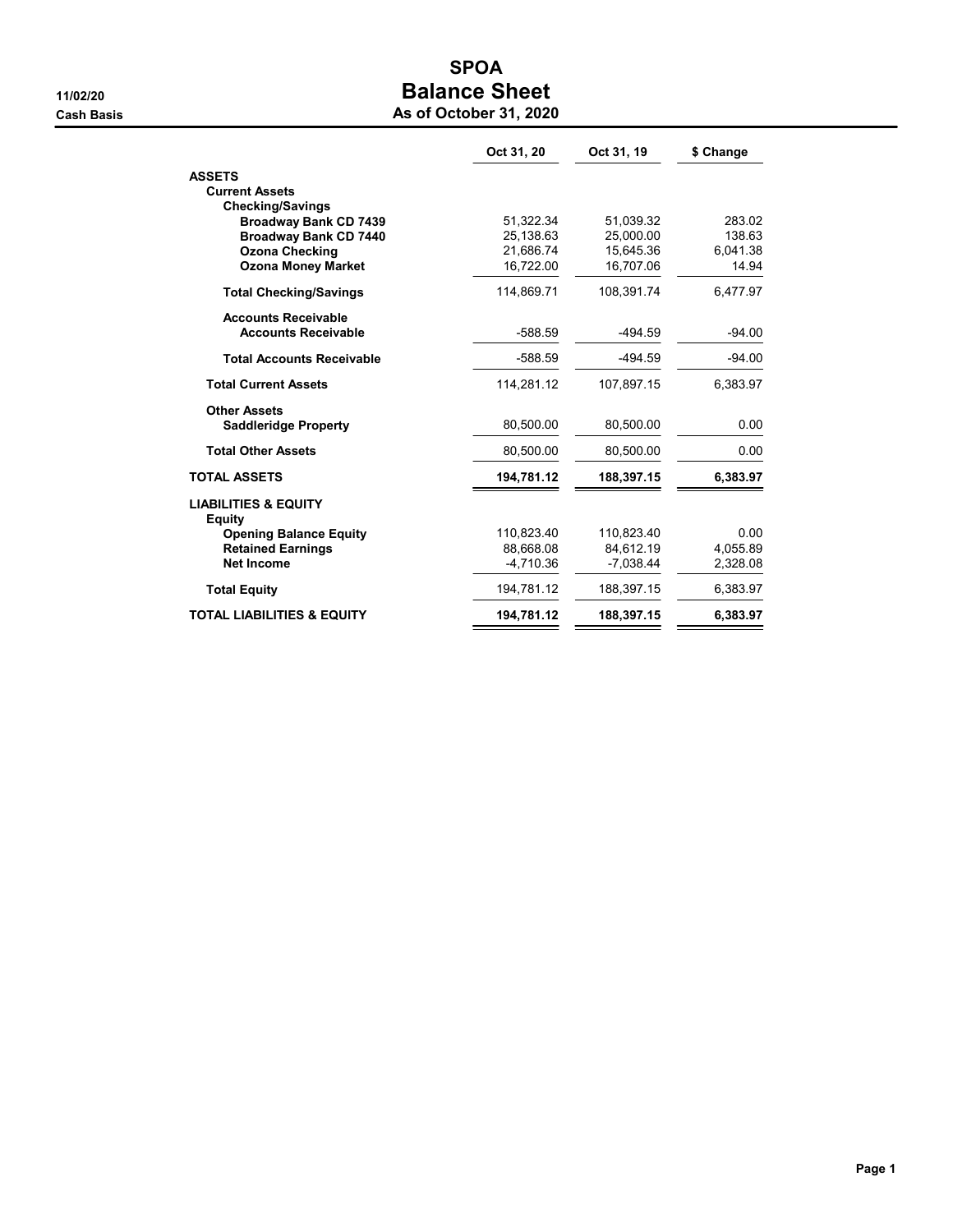## 1:32 PM Saddleridge Property Owners Association 11/02/20 Profit & Loss Budget vs. Actual

Cash Basis January through October 2020

|                                            | Jan - Oct 20 | <b>Budget</b>  |
|--------------------------------------------|--------------|----------------|
| <b>Ordinary Income/Expense</b>             |              |                |
| Income                                     |              |                |
| <b>Clubhouse Usage Fee</b>                 | 100.00       | 250.00         |
| <b>HOA Dues Collected</b>                  | 7,296.00     | 0.00           |
| <b>Interest Assessed Fees</b>              | 65.78        | 20.25          |
| <b>Interest Income</b>                     | 22.51        | 159.23         |
| <b>Resale Cert. Fee</b>                    | 500.00       | 400.00         |
| <b>Transfer Fees</b>                       | 400.00       | 300.00<br>0.00 |
| <b>Uncategorized Income</b>                | 0.00         |                |
| <b>Total Income</b>                        | 8,384.29     | 1,129.48       |
| <b>Expense</b>                             |              |                |
| Accounting                                 |              |                |
| <b>Accounting-Bookkeeper</b>               | 1,697.20     | 1,850.00       |
| <b>Total Accounting</b>                    | 1,697.20     | 1,850.00       |
| <b>Annual Septic Contract</b>              | 0.00         | 245.00         |
| <b>Bank Charges</b>                        |              |                |
| <b>Check Printing</b>                      | 0.00         | 100.24         |
| <b>Safe Deposit Box</b>                    | 40.00        | 40.00          |
| <b>Service Charges</b>                     | 0.00         | 15.00          |
| <b>Total Bank Charges</b>                  | 40.00        | 155.24         |
| <b>Clubhouse Expenses</b>                  |              |                |
| Cleaning                                   | 150.00       | 200.00         |
| <b>Furnishings</b>                         | 0.00         | 923.48         |
| <b>Heating and AC</b>                      | 215.00       |                |
| <b>Insurance</b>                           | 373.10       | 373.10         |
| <b>Pest Control</b>                        | 292.28       | 308.52         |
| <b>Plumbing Repairs</b>                    | 0.00         | 232.79         |
| <b>Repairs</b>                             | 214.68       | 136.72         |
| <b>Septic Cleaning and Service</b>         | 370.00       | 265.00         |
| Trash                                      | 469.89       | 311.10         |
| <b>Total Clubhouse Expenses</b>            | 2,084.95     | 2,750.71       |
| <b>Food for Saddleridge Meetings</b>       |              |                |
| <b>Food for Annual BBQ</b>                 | 0.00         | 835.44         |
| Neighborhood Watch                         | 0.00         | 380.58         |
| <b>Total Food for Saddleridge Meetings</b> | 0.00         | 1,216.02       |
| <b>Improvements</b>                        |              |                |
| Landscaping                                |              |                |
| <b>Entrance</b>                            | 2.126.91     | 0.00           |
| Lighting                                   | 926.00       | 0.00           |
| <b>Total Landscaping</b>                   | 3,052.91     | 0.00           |
| <b>Total Improvements</b>                  | 3,052.91     | 0.00           |
| <b>Insurance-HOA Liability</b>             | 842.00       | 752.00         |
| Insurance, D&O                             | 2,243.00     | 3,057.00       |
| <b>Lawn Maintenance</b>                    | 1,680.00     | 1,260.00       |
| <b>Legal-Attorney Fees</b>                 | 0.00         | 1,282.20       |
| <b>Mailings</b>                            |              |                |
| <b>Box 924</b>                             | 0.00         | 0.00           |
| <b>Mailings - Other</b>                    | 20.85        | 128.00         |
| <b>Total Mailings</b>                      | 20.85        | 128.00         |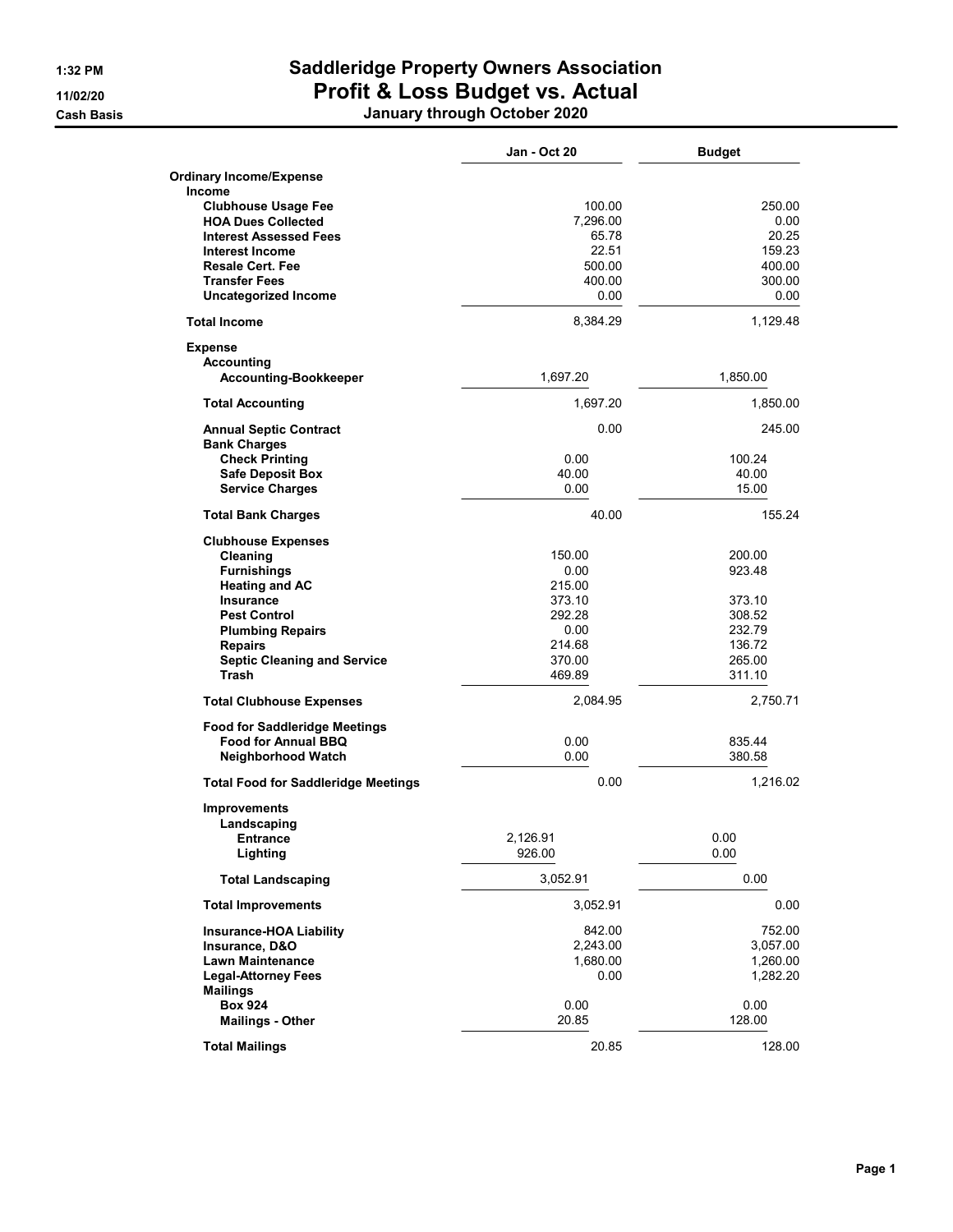## 1:32 PM Saddleridge Property Owners Association 11/02/20 Profit & Loss Budget vs. Actual Cash Basis January through October 2020

|                                     | <b>Jan - Oct 20</b> | <b>Budget</b> |
|-------------------------------------|---------------------|---------------|
| <b>Miscellaneous</b>                |                     |               |
| <b>ACC Office Supplies</b>          | 18.59               |               |
| <b>Legal Records</b>                | 0.00                | 0.00          |
| <b>Miscellaneous - Other</b>        | 6.05                | 50.00         |
| <b>Total Miscellaneous</b>          | 24.64               | 50.00         |
| Neighborhood Watch                  | 0.00                | 89.38         |
| <b>PEC Electricity</b>              | 1,162.85            | 1,395.30      |
| <b>Reconciliation Discrepancies</b> | 0.00                | 0.06          |
| <b>Taxes</b>                        | 0.00                | 2,093.67      |
| <b>Web Hosting Fees</b>             | 246.25              | 139.40        |
| <b>Total Expense</b>                | 13.094.65           | 16,463.98     |
| <b>Net Ordinary Income</b>          | -4.710.36           | $-15,334.50$  |
| Net Income                          | $-4,710.36$         | $-15,334.50$  |